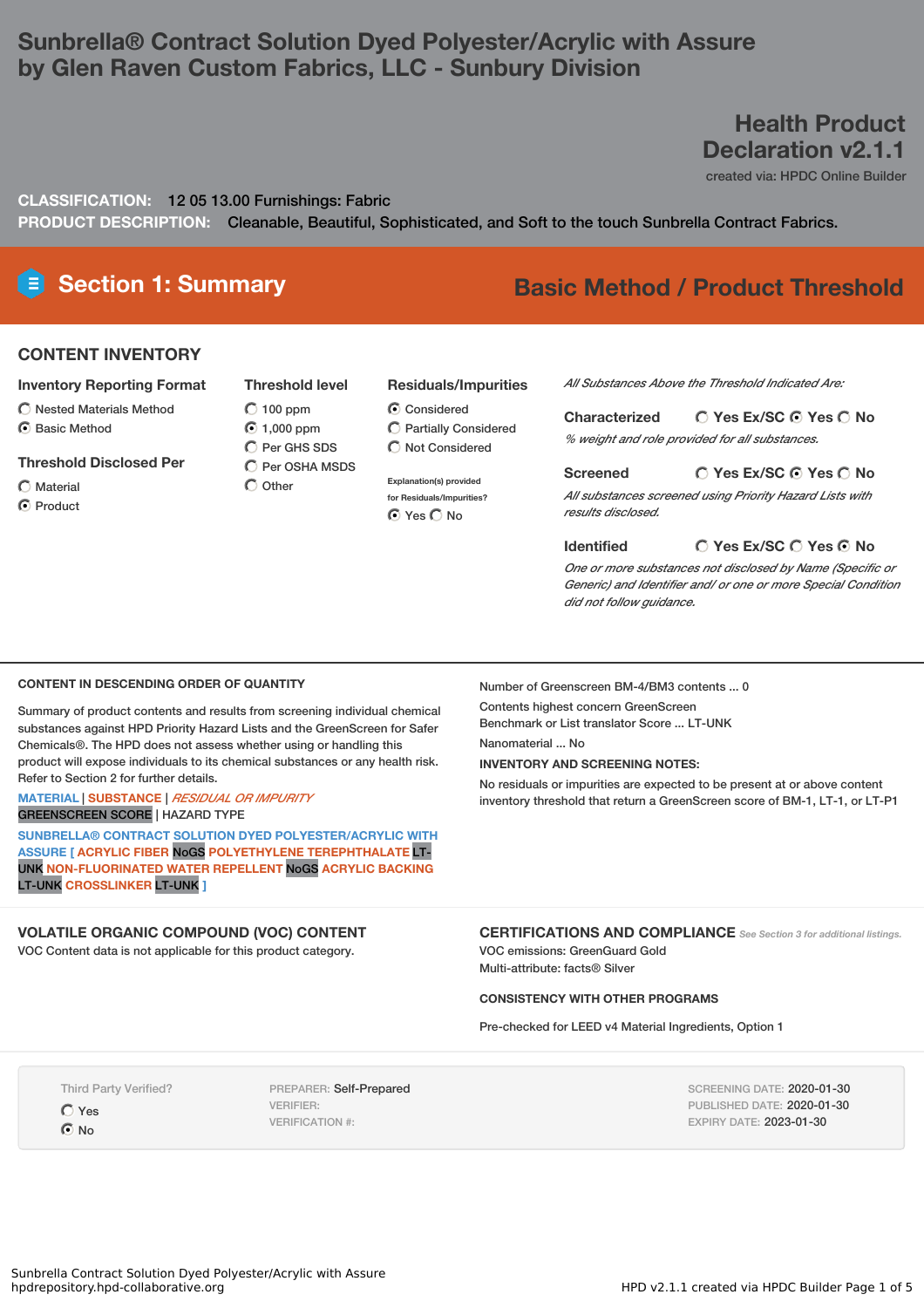This section lists contents in a product based on specific threshold(s) and reports detailed health information including hazards. This *HPD uses the inventory method indicated above, which is one of three possible methods:*

- *Basic Inventory method with Product-level threshold.*
- *Nested Material Inventory method with Product-level threshold*
- *Nested Material Inventory method with individual Material-level thresholds*

Definitions and requirements for the three inventory methods and requirements for each data field can be found in the HPD Open *Standard version 2.1.1, available on the HPDC website at: [www.hpd-collaborative.org/hpd-2-1-1-standard](https://www.hpd-collaborative.org/hpd-2-1-1-standard)*

## **SUNBRELLA® CONTRACT SOLUTION DYED POLYESTER/ACRYLIC WITH ASSURE**

| PRODUCT THRESHOLD: 1000 ppm | RESIDUALS AND IMPURITIES CONSIDERED: |
|-----------------------------|--------------------------------------|
|                             | Yes                                  |

RESIDUALS AND IMPURITIES NOTES: No residual or impurities are expected to be present at or above content inventory threshold that return a GS score of BM-1, LT-1, or LT-P1

OTHER PRODUCT NOTES: Manufacturer has opted for the basic inventory display – chemical substances are listed by weight in the entire product instead of grouped by material

| <b>ACRYLIC FIBER</b>                                                                                |                        |                                   |                      |  | ID: 63231-45-8                                 |
|-----------------------------------------------------------------------------------------------------|------------------------|-----------------------------------|----------------------|--|------------------------------------------------|
| HAZARD SCREENING METHOD: Pharos Chemical and Materials Library                                      |                        | HAZARD SCREENING DATE: 2020-01-30 |                      |  |                                                |
| %: $50.00 - 82.00$                                                                                  | GS: NoGS               | RC: None                          | NANO: No             |  | ROLE: Sunbrella Acrylic fiber                  |
| <b>HAZARD TYPE</b>                                                                                  | AGENCY AND LIST TITLES | WARNINGS                          |                      |  |                                                |
| None found                                                                                          |                        |                                   |                      |  | No warnings found on HPD Priority Hazard Lists |
| SUBSTANCE NOTES: CAS number used for screening but not disclosed to protect supply chain.           |                        |                                   |                      |  |                                                |
|                                                                                                     |                        |                                   |                      |  |                                                |
| <b>POLYETHYLENE TEREPHTHALATE</b>                                                                   |                        |                                   |                      |  | ID: 25038-59-9                                 |
| HAZARD SCREENING METHOD: Pharos Chemical and Materials Library<br>HAZARD SCREENING DATE: 2020-01-30 |                        |                                   |                      |  |                                                |
| %: $14.72 - 39.00$                                                                                  | GS: LT-UNK             | RC: None                          | NANO: <b>Unknown</b> |  | ROLE: Polyester fiber                          |
| <b>HAZARD TYPE</b>                                                                                  | AGENCY AND LIST TITLES | <b>WARNINGS</b>                   |                      |  |                                                |
| None found                                                                                          |                        |                                   |                      |  | No warnings found on HPD Priority Hazard Lists |
| SUBSTANCE NOTES: CAS number used for screening but not disclosed to protect supply chain.           |                        |                                   |                      |  |                                                |
|                                                                                                     |                        |                                   |                      |  |                                                |
| <b>NON-FLUORINATED WATER REPELLENT</b><br>ID: 264888-31-5                                           |                        |                                   |                      |  |                                                |
| HAZARD SCREENING METHOD: Pharos Chemical and Materials Library<br>HAZARD SCREENING DATE: 2020-01-30 |                        |                                   |                      |  |                                                |
| %: $1.00 - 10.00$                                                                                   | GS: NoGS               | RC: None                          | NANO: No             |  | ROLE: water repellent                          |

Sunbrella Contract Solution Dyed Polyester/Acrylic with Assure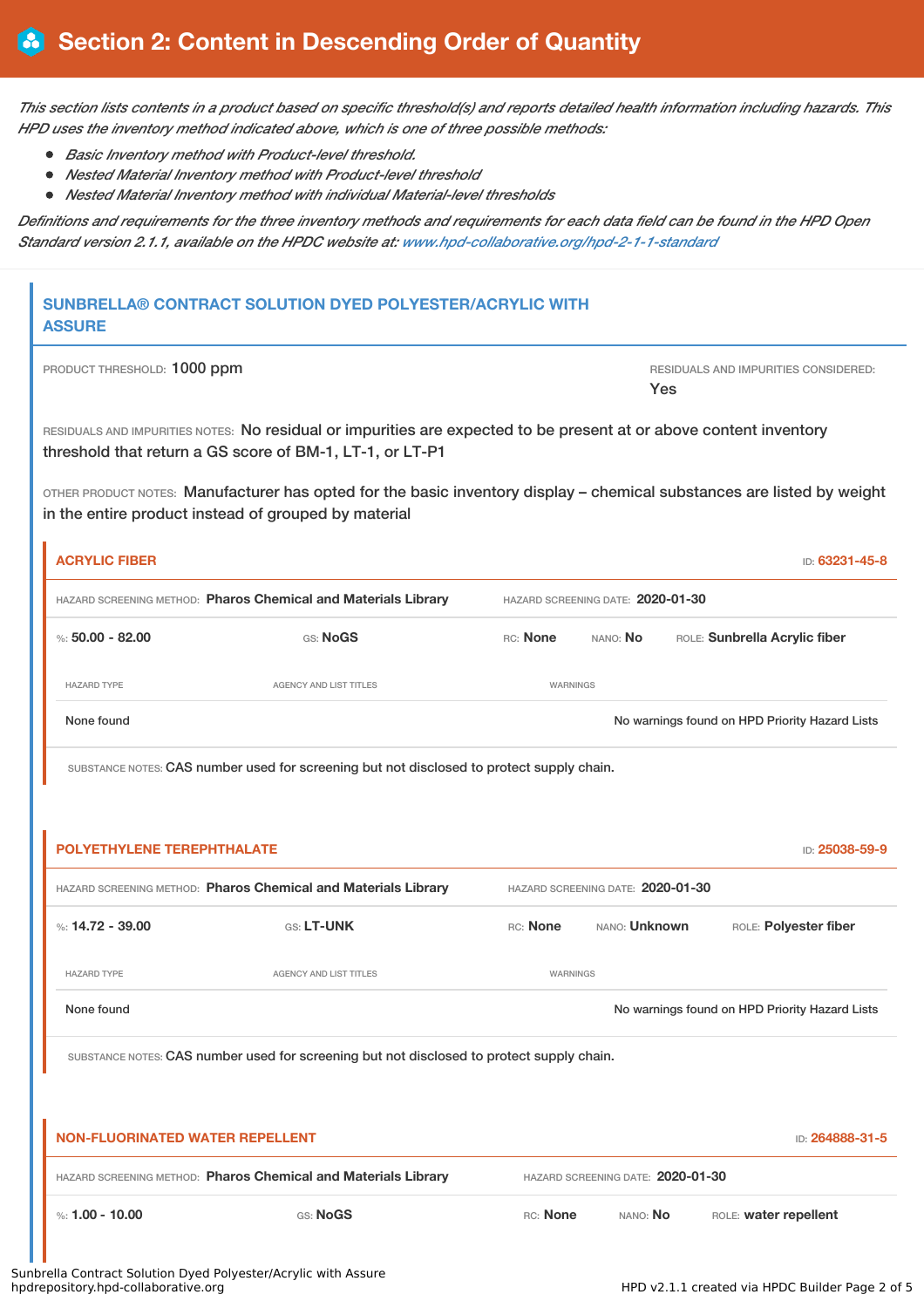HAZARD TYPE **AGENCY AND LIST TITLES AGENCY AND LIST TITLES WARNINGS** 

None found Nowarnings found on HPD Priority Hazard Lists

SUBSTANCE NOTES: CAS number used for screening but not disclosed to protect supply chain.

| <b>ACRYLIC BACKING</b>                                                                    |                                                                |          |                                   | ID: 25085-39-6                                 |  |  |
|-------------------------------------------------------------------------------------------|----------------------------------------------------------------|----------|-----------------------------------|------------------------------------------------|--|--|
|                                                                                           | HAZARD SCREENING METHOD: Pharos Chemical and Materials Library |          | HAZARD SCREENING DATE: 2020-01-30 |                                                |  |  |
| %: $0.00 - 10.00$                                                                         | GS: LT-UNK                                                     | RC: None | NANO: No                          | ROLE: Acrylic Backing                          |  |  |
| <b>HAZARD TYPE</b>                                                                        | <b>AGENCY AND LIST TITLES</b>                                  | WARNINGS |                                   |                                                |  |  |
| None found                                                                                |                                                                |          |                                   | No warnings found on HPD Priority Hazard Lists |  |  |
| SUBSTANCE NOTES: CAS number used for screening but not disclosed to protect supply chain. |                                                                |          |                                   |                                                |  |  |
|                                                                                           |                                                                |          |                                   |                                                |  |  |
| <b>CROSSLINKER</b>                                                                        |                                                                |          |                                   | <b>ID: Undisclosed</b>                         |  |  |
|                                                                                           | HAZARD SCREENING METHOD: Pharos Chemical and Materials Library |          | HAZARD SCREENING DATE: 2020-01-30 |                                                |  |  |
| %: $0.00 - 1.00$                                                                          | GS: LT-UNK                                                     | RC: None | NANO: No                          | ROLE: <b>Crosslinker</b>                       |  |  |
| <b>HAZARD TYPE</b>                                                                        | <b>AGENCY AND LIST TITLES</b>                                  | WARNINGS |                                   |                                                |  |  |
| None found                                                                                |                                                                |          |                                   | No warnings found on HPD Priority Hazard Lists |  |  |
|                                                                                           |                                                                |          |                                   |                                                |  |  |

SUBSTANCE NOTES: CAS number used for screening but not disclosed to protect supply chain.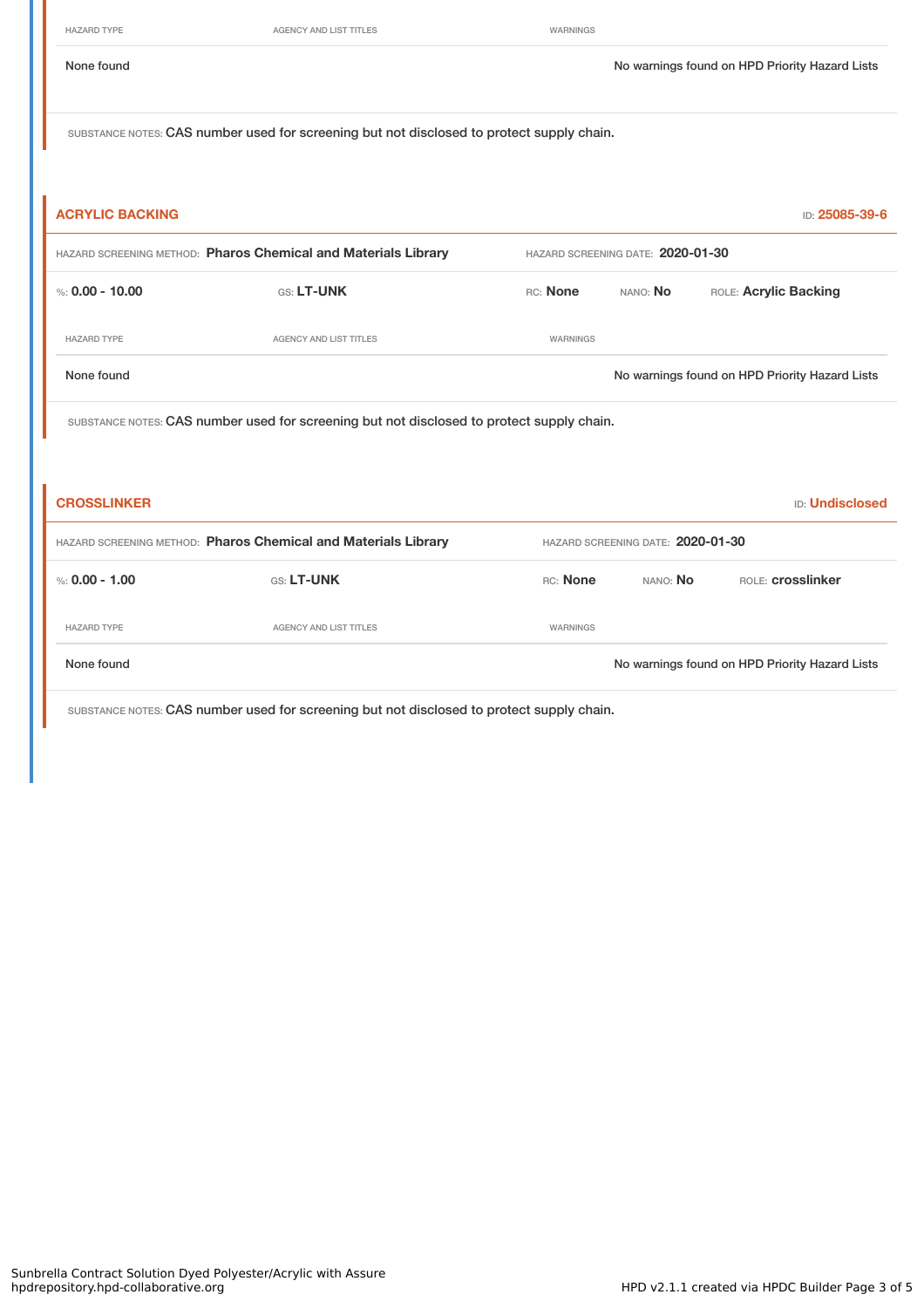This section lists applicable certification and standards compliance information for VOC emissions and VOC content. Other types of *health or environmental performance testing or certifications completed for the product may be provided.*

| <b>VOC EMISSIONS</b>                                                                                                                                                                                 | <b>GreenGuard Gold</b>         |                               |                                     |  |  |  |  |
|------------------------------------------------------------------------------------------------------------------------------------------------------------------------------------------------------|--------------------------------|-------------------------------|-------------------------------------|--|--|--|--|
| CERTIFYING PARTY: UL Environment<br><b>APPLICABLE FACILITIES: AII</b><br>CERTIFICATE URL: https://spot.ul.com/main-<br>app/products/detail/5ad1ea8255b0e82d946a513d?<br>page_type=Products%20Catalog | ISSUE DATE: 2007-<br>$08-14$   | EXPIRY DATE: 2020-<br>08-14   | CERTIFIER OR LAB: UL<br>Environment |  |  |  |  |
| CERTIFICATION AND COMPLIANCE NOTES: GreenGuard Gold certification                                                                                                                                    |                                |                               |                                     |  |  |  |  |
| <b>MULTI-ATTRIBUTE</b>                                                                                                                                                                               | facts <sup>®</sup> Silver      |                               |                                     |  |  |  |  |
| CERTIFYING PARTY: UL Environment<br><b>APPLICABLE FACILITIES: AII</b><br>CERTIFICATE URL: https://spot.ul.com/main-<br>app/products/detail/5ad1ea8255b0e82d946a513d?<br>page_type=Products%20Catalog | $ISSUF$ DATE: $2014-$<br>03-03 | EXPIRY DATE: $2019-$<br>06-11 | CERTIFIER OR LAB: UL<br>Environment |  |  |  |  |

CERTIFICATION AND COMPLIANCE NOTES: facts® Silver Third Party Certification NSF/ANSI 336 Certified by UL **Environment** 

# **H** Section 4: Accessories

This section lists related products or materials that the manufacturer requires or recommends for installation (such as adhesives or fasteners), maintenance, cleaning, or operations. For information relating to the contents of these related products, refer to their *applicable Health Product Declarations, if available.*

No accessories are required for this product.

# **Section 5: General Notes**

No notes have been added to this section.